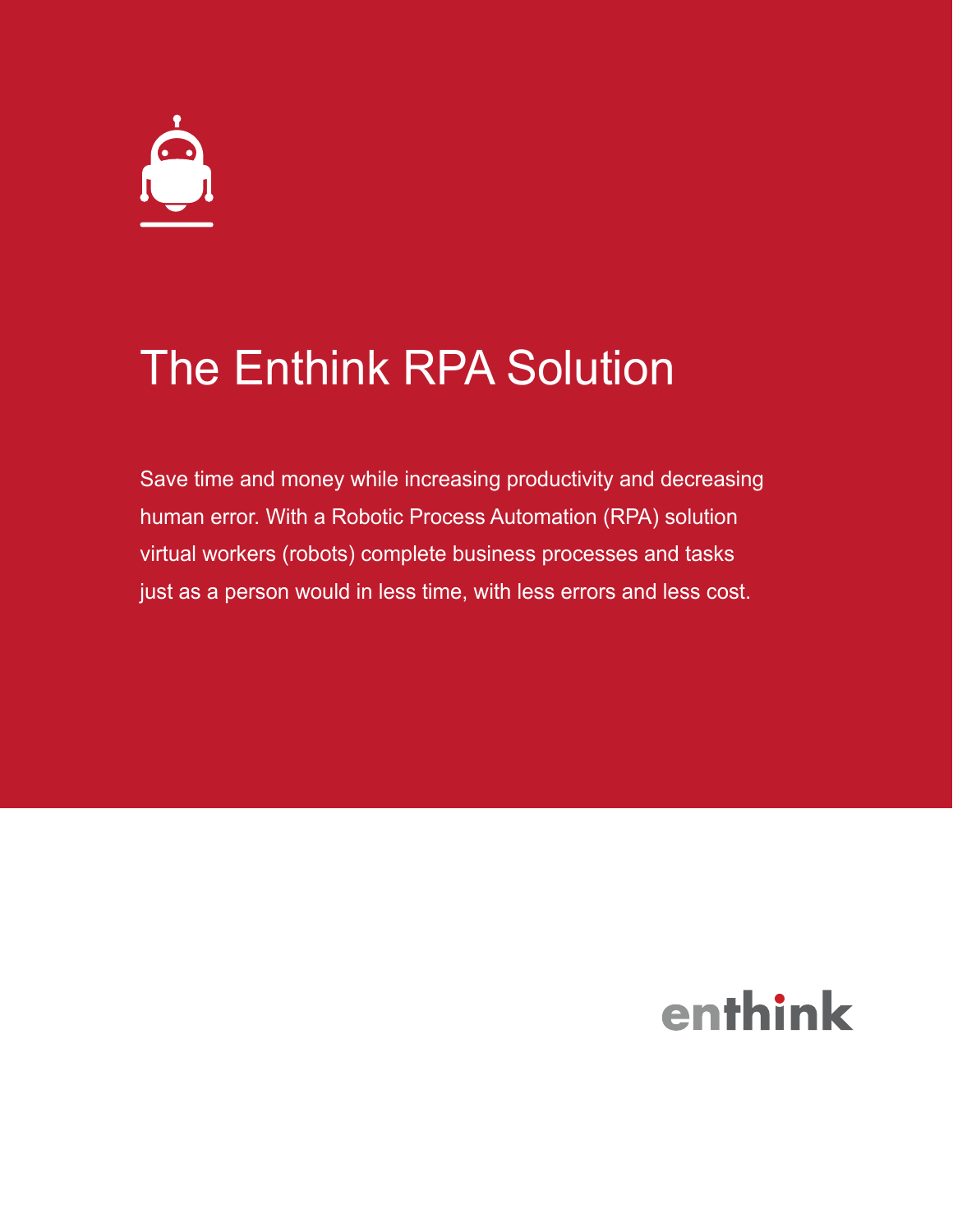

## ROBOTIC PROCESS AUTOMATION (RPA)

*You have better things to do than repeatedly preforming manual tasks. RPA allows you to concentrate on tasks that require intelligence and creativity and thus add more value to employer and clients.*

RPA is a catalyst for business process transformation and innovation as it helps companies simplify work, collect valuable data and drive continuous improvement. Sometimes called a software robot, RPA technology mimics a human worker, logging into applications, entering data, calculating and completing tasks, and logging out.

RPA works on the presentation layer and thus can easily automate business processes quickly and cost effectively without the need to create, replace or further develop expensive platforms, architecture, processes and devices. It sits on top of an organization's IT infrastructure, enabling a company to implement the technology quickly and efficiently.

This technology is quickly becoming a game changing initiative. It offers large savings on Full Time Equivalent (FTE) costs. Savings are estimated to be between 3-10 times the cost of RPA implementation.

In order to deliver the best RPA solution, Enthink has partnered with Kryon Systems. Kryon's innovative AIpowered platform is enabling companies to embrace digital transformation using technology to redefine core parts of business infrastructure for more efficient business operations and work environments.

### **APPLICATIONS / INDUSTRIES**

- **Customer service:** RPA can help companies offer better customer service by automating contact center tasks, including verifying e-signatures, uploading scanned documents and verifying information for automatic approvals or rejections.
- **Accounting:** Organizations can use RPA for general accounting, operational accounting, transactional reporting and budgeting.
- **Financial services:** Companies in the financial services industry can use RPA for foreign exchange payments, automating account openings and closings, managing audit requests and processing insurance claims.
- **Healthcare:** Medical organizations can use RPA for handling patient records, claims, customer support, account management, billing, reporting and analytics.
- **Human resources:** RPA can automate HR tasks, including onboarding and offboarding, updating employee information and timesheet submission processes.
- **Supply chain management:** RPA can be used for procurement, automating order processing and payments, monitoring inventory levels and tracking shipments.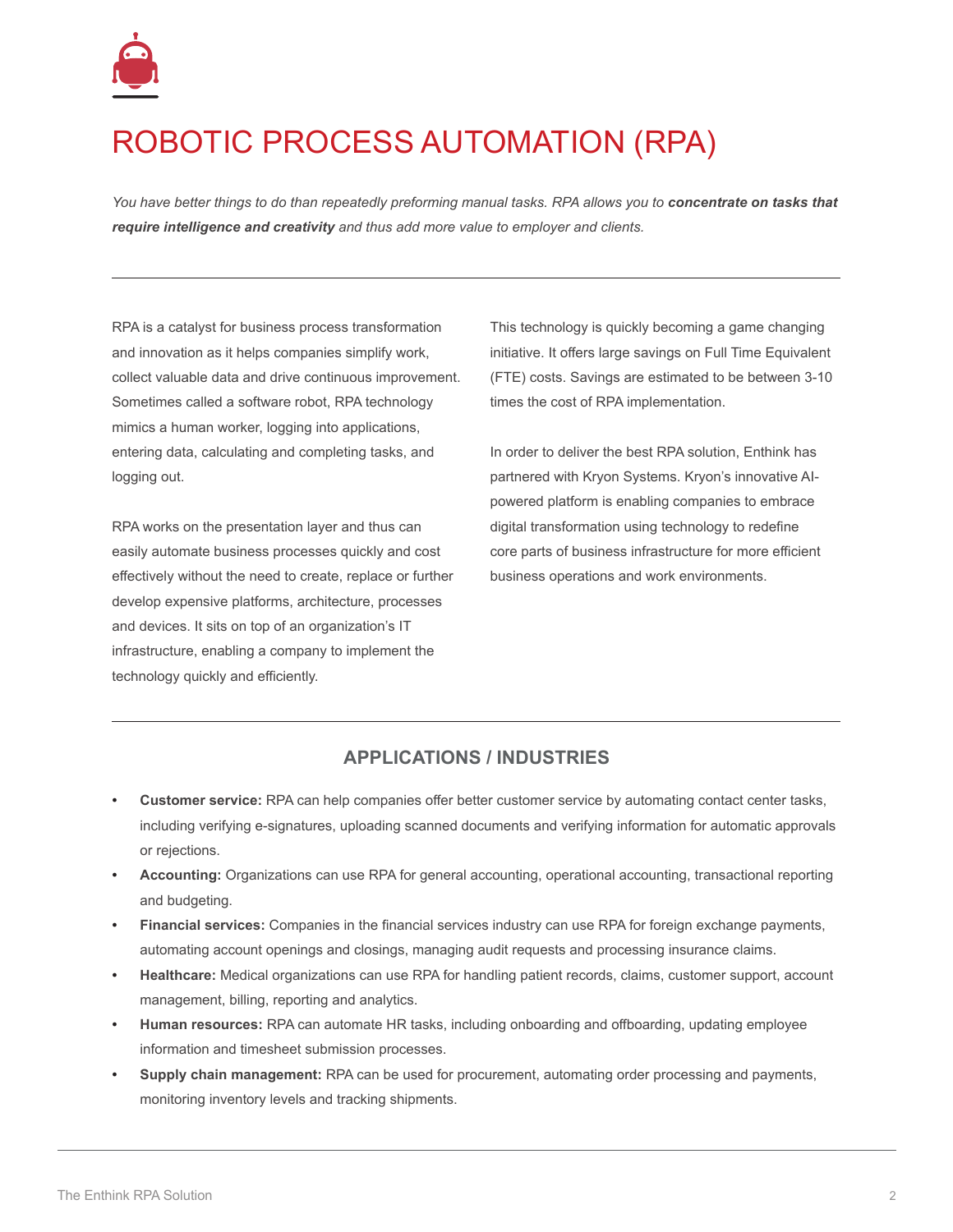

### MAKING REPEATABILITY EASY

*Easily automate business processes quickly and cost effectively without the need to create, replace or further develop expensive platforms, architecture, processes and devices.* 



#### UNATTENDED AUTOMATION

Software robots execute business processes on a virtual machine or in a back-office server. The robots are triggered automatically, work 24/7 without interruption and do not require human intervention. Unattended robots execute processes on applications even if the application is not running, and they respond to changes in processes immediately.



#### ATTENDED AUTOMATION

Attended robots assist users in completing businesses processes more efficiently and accurately. When robots automate a process, employees enjoy increased productivity and process accuracy while focusing on human interaction and other business critical tasks.



#### **HYBRID AUTOMATION**

A complete solution for business process automation requires collaboration between humans and robots. Bringing together unattended and attended automation into a single solution enables interaction between your human and virtual workforces. The result is an end-to-end solution that maximizes process efficiency as well as increasing employee and customer satisfaction.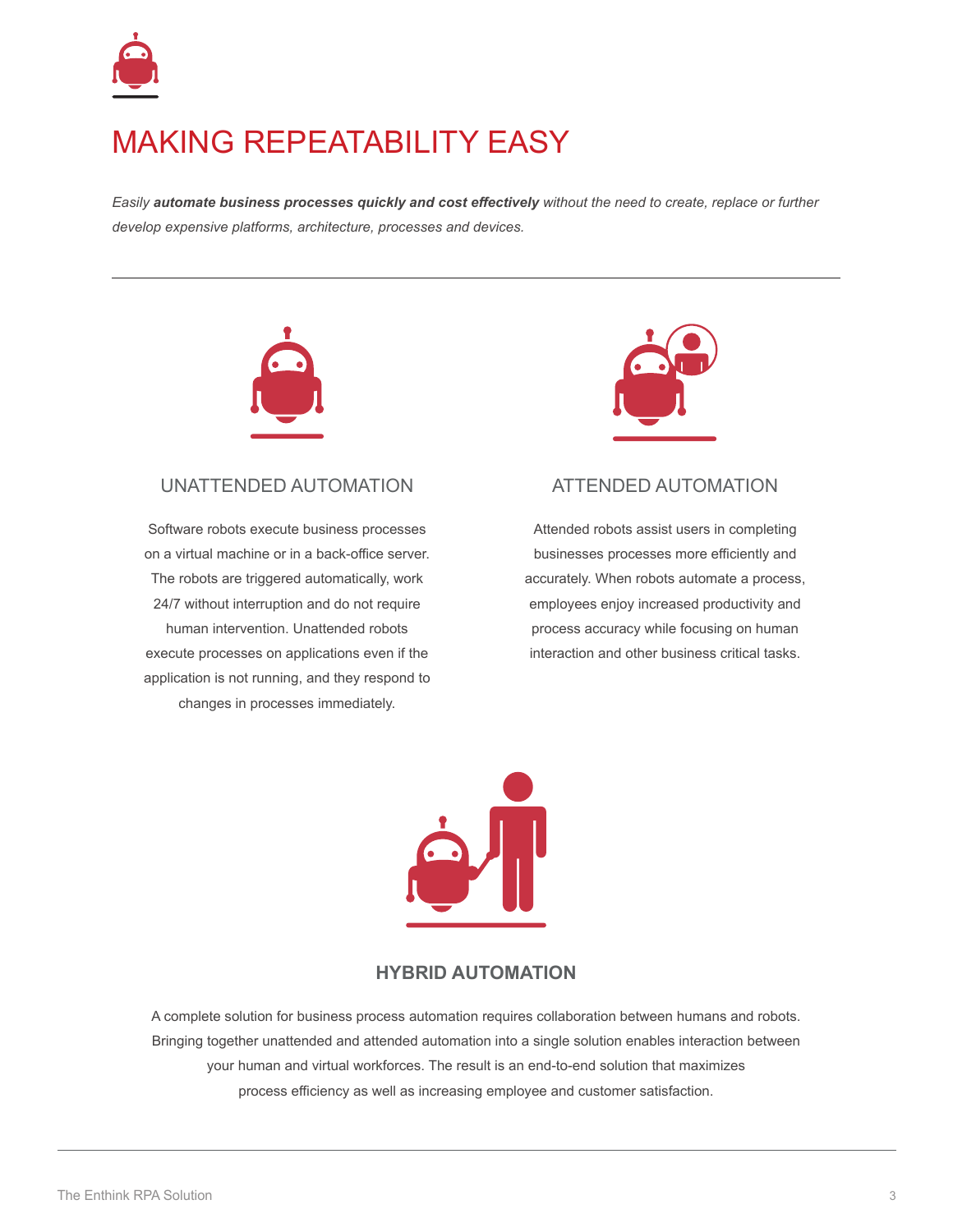

### EVOLVE AND GROW

*The stages of creating and growing a Robotic Process Automation solution drives businesss agility and successful workforce transformation.*

### **STAGES OF RPA**



### **STRATEGY & PLANNING**

Picking the right RPA option involves taking a few processes suitable for RPA and automating them in a development environment. Enthink works with you to review RPA business strategies and process requirements to determine the right business option for your company.



### **AUTOMATION** DEVELOPMENT

When your RPA team is up and running, it's time to decide which processes to automate and begin building the automation scenarios and/or cases. Enthink's proven methods of development enable you to build the RPA solution which meets your business needs.



#### **PRODUCTION**

Your software robots are now available to execute processes in a working (production) environment. Your RPA team should monitor the robots and handle any exceptions/errors. Enthink's turn-key option allows for management and maintenance of your RPA solution to ensure optimum business value.

### **SCALBILITY**

You are now ready to extend RPA to additional processes to support other units throughout your organization. Scaling automation processes should be quick and simple. Enthink continues to monitor and evaluate the RPA process which allows the solution to grow as your RPA needs expand.